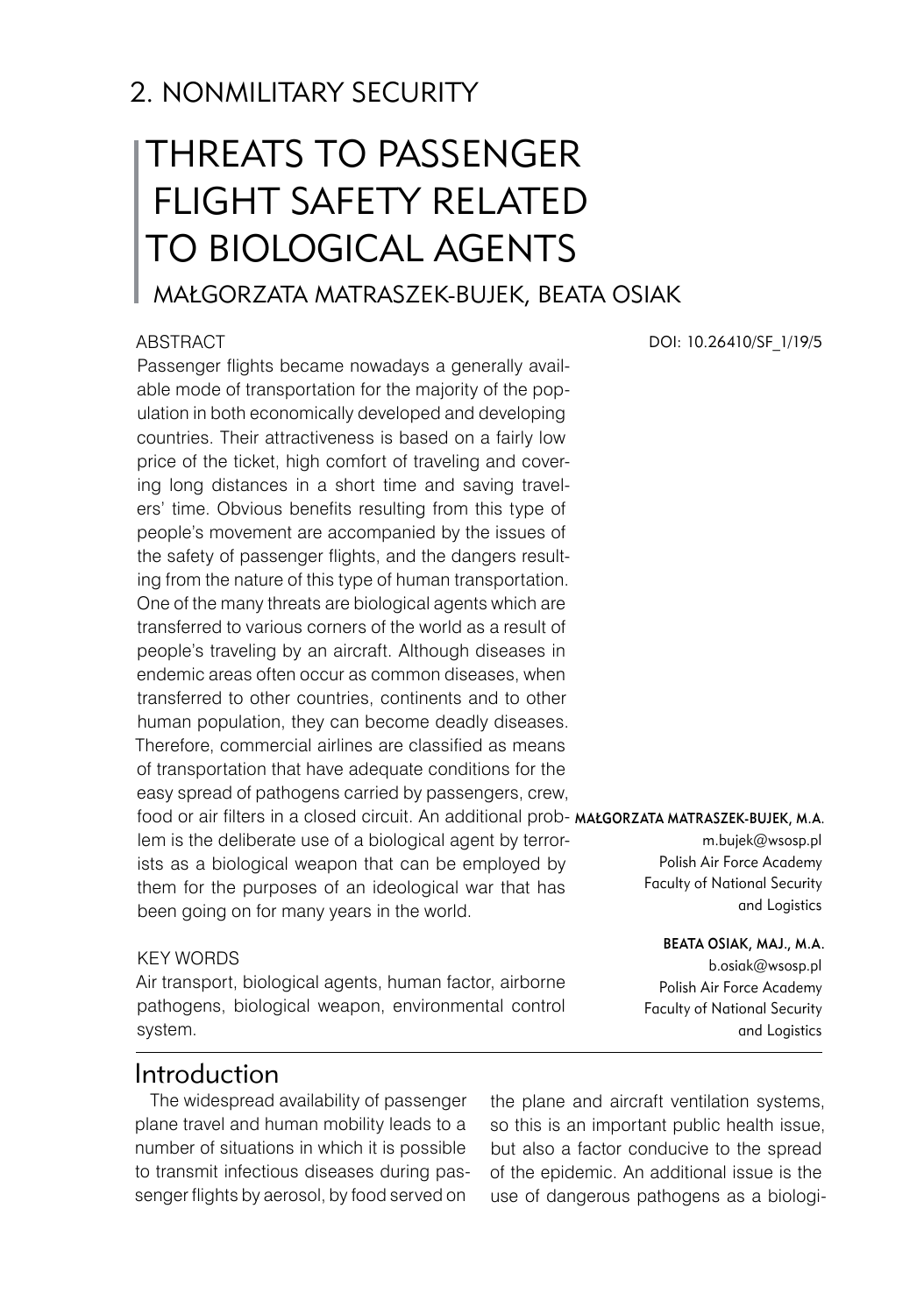cal weapon by terrorists to cause panic and a number of future consequences<sup>1</sup>.

Both passenger planes and the entire airport infrastructure are the appropriate environment for the spread of pathogens, such as tuberculosis, SARS, common cold, influenza carried by passengers or crew and all ground handling services. The environmental control system in the aircraft in the form of HEPA filters should limit the spread of pathogens transmitted by aerosol route, but this is not a 100% guarantee $^2$ .

The probability of transferring a contagious disease from passenger to passenger during a flight is very high, but reports and statistics on its occurrence are incomplete. This is due to the fact that the majority of diseases have a longer incubation period than air travel and after the journey, few of the symptoms that occurred in the passenger are associated with the flight. Thus, consideration of the issues related to passenger flights security threats caused by biological agents must take into account not only the transmission of infectious diseases among passengers of an aircraft by the interior ventilation systems but also by the food served in them by the flight attendants.

# Selected diseases transmitted by droplets during passenger flights

Diseases that are potentially transferable from person to person during air passenger flights are usually transmitted by droplets and include, among others: tuberculosis, SARS, common cold and potential biological weapons in an aerosol form.

Tuberculosis is a disease caused by *Mycobacterium tuberculosis* transmitted by a droplet and one of the diseases that is a global threat. It is estimated that in one third of the population on the ground there is a carrier, symptoms of the illness and finally the illness itself.

Transfer of the *Mycobacterium bacillus* by aerosol is a model example of the spread of this pathogen on a passenger plane. Epidemiological investigations of passenger airplanes were conducted already in the 1990s and two of the seven investigations revealed correlations between the on-board transmission and subsequent illnesses of passengers<sup>3</sup>.

In 1992, tests were carried out to perform a tuberculin test in passengers of several aircraft used by passengers with pulmonary tuberculosis. Many of them had positive tuberculin test results, but there have been no cases of tuberculosis. Although there is a risk of tuberculosis infection in the aircraft, the probability of full-blown tuberculosis after contact between passengers is as much as 1 to 10004 .

SARS (*Severe Acute Respiratory Distress Syndrome*) is an atypical pneumonitis caused by a coronavirus, spread by air or in direct and indirect human contact with an infected person. The global spread of the disease through plane travel has been documented numerous times. Many flights that were associated with SARS infections were investigated and proved to be associated with on-board equipment responsible for the air exchange inside an aircraft. The number of infected passengers examined during 40 flights was 300. It should be noted that they continued to infect other people after landing<sup>5</sup>.

<sup>&</sup>lt;sup>1</sup> Kucharek D., Osiak B., Selected aspects of hazard analysis in the air transport of hazardous, Security Forum, Dąbrowa Górnicza 2017, pp. 67-73.

<sup>&</sup>lt;sup>2</sup> Hocking M.B., Passenger aircraft cabin air quality: trends, effects, societal costs, proposals, Chemosphere 41(2000), pp. 603-615.

<sup>&</sup>lt;sup>3</sup> Mangili A., Gendreau M.A. Transmission of infectious diseases during commercial air travel. Lancet 2005, p. 992.

<sup>4</sup> McFarland J.W., Hickman C., Osterholm M., Mac-Donald K.L., Exposure to Mycobacterium tuberculosis during air travel. Lancet, 342 (1993), pp. 112-113.

<sup>&</sup>lt;sup>5</sup> Ibidem.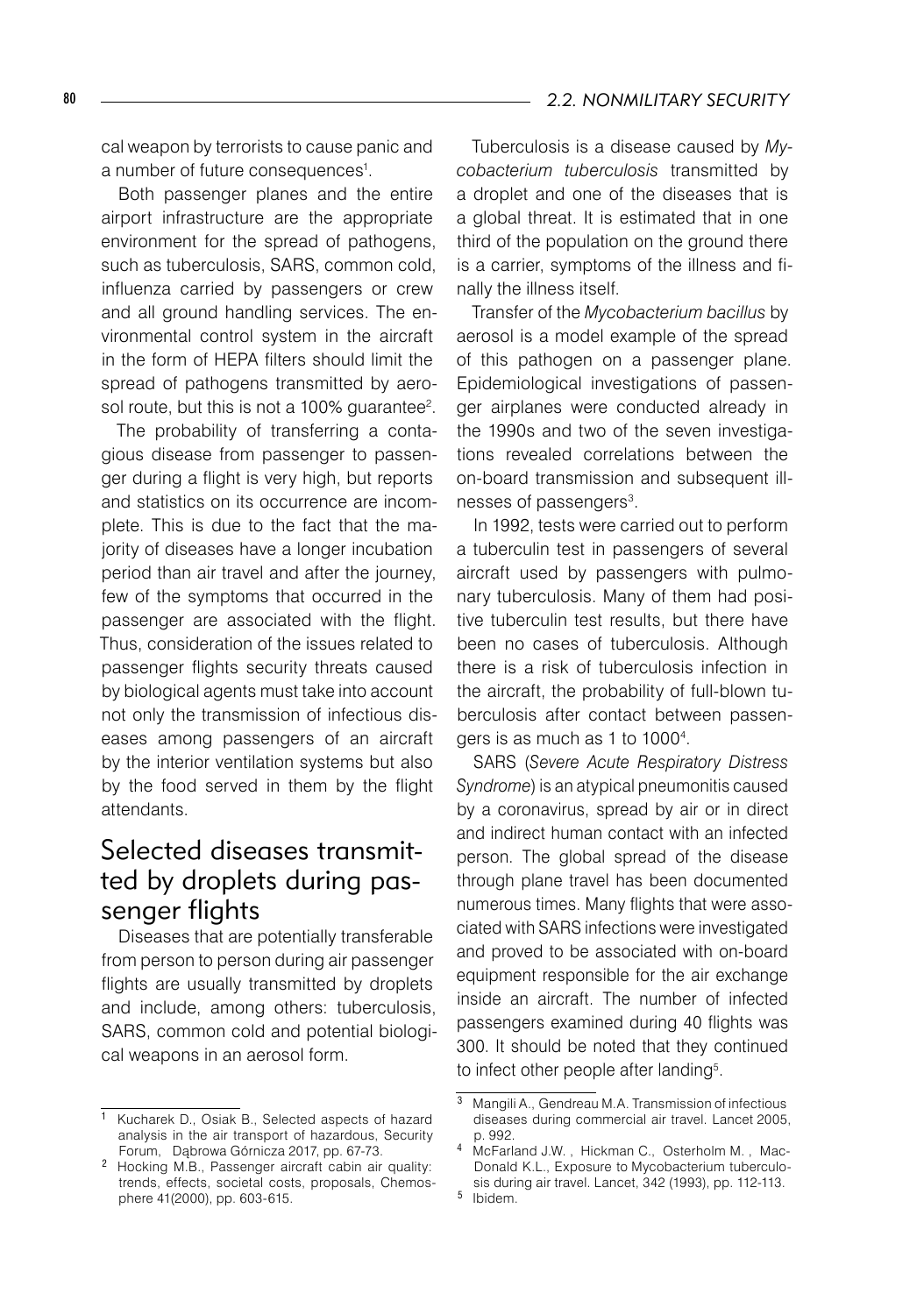Common cold outbreaks are considered to be a harmless and ubiquitous infection of the upper respiratory tract that can be caused by various types of bacteria and viruses. Common cold is not associated with infections transmitted during air travel and this condition is attributed to difficulties in the study of this type of outbreaks in the world, and difficulties in their monitoring. This does not mean that it is not transferred by this type of transportation. In the conducted research, it was found that air recirculation in the aircraft cabin does not constitute a risk of infection and cold symptoms, and that the filter system is sufficiently tight to prevent the spread of this type of infection.

Influenza is an acute infectious disease of the respiratory system caused by an infection by the influenza virus. It spreads between people by droplets (for example when sneezing), causing severe symptoms that lead to a serious illness, complications and even death. Death occurs especially in children, the elderly and those suffering from other, additional serious diseases. The highest number of cases occurs during seasonal epidemics in autumn months (October to January) and spring season (from March to April). Influenza outbreaks cause significant social costs and sometimes have continental or global coverage, which is why flu requires global epidemiological coordination<sup>6</sup>.

Research has proven that the plane is a global vector that causes the flu virus to be transmitted in a passenger flight that occurs worldwide. In 1979, passengers flying one plane in which ventilation was damaged were infected with a type A flu virus. After this incident, 72% of flu infections were recorded within 72 hours. The consequence was also the occurrence of an additional 20% infected within 2 weeks among the families of passengers of this aircraft. We

can see in this one example that the scale of spreading of the flu virus by passenger airplanes is huge, which indicates a huge threat of spreading this disease worldwide, and thus the occurrence of more and more dangerous mutations of this virus, which results in millions of infections per year among our population<sup>7</sup>.

The examples of diseases that are easily transmitted from person to person by means of droplets during passenger flights prove how easy it is to transfer the disease to another city, country, to another continent. Tuberculosis, SARS, influenza virus, cold are a few of many examples of diseases that due to their nature of spreading are extremely dangerous not only for people traveling by plane, but people from their further environment.

### Causes of the spread of biological agents in passenger planes

Every year over 2 billion passengers travel by airlines, which is why transmission of infectious diseases is an important global health problem. Transmission of the disease while traveling by plane is highly likely, and often even documented. A respiratory disease, both bacterial and viral, is a frequent on-board infectious agent in an aircraft. This is related to the closeness of people and high-density seating on board of the aircraft, the circulation of air in a closed circuit, long flights, which promote the spread of the disease.

Infection at a distance from the index case indicates other factors, such as airflow, movement of passenger/crew members, fomites and contacts between passengers in the departure gate before boarding, or after deplaning<sup>8</sup>.

 $\overline{7}$  Ibidem.

<sup>8</sup> Hertzberg S.V., Weiss H., On the 2-Row Rule for Infectious Disease Transmission on Aircraft, Annals of Global Health, Vol. 82, No. 5, 2016, pp. 819-821.

 $6$  https://pl.wikipedia.org/wiki/Grypa, access:10/06/2018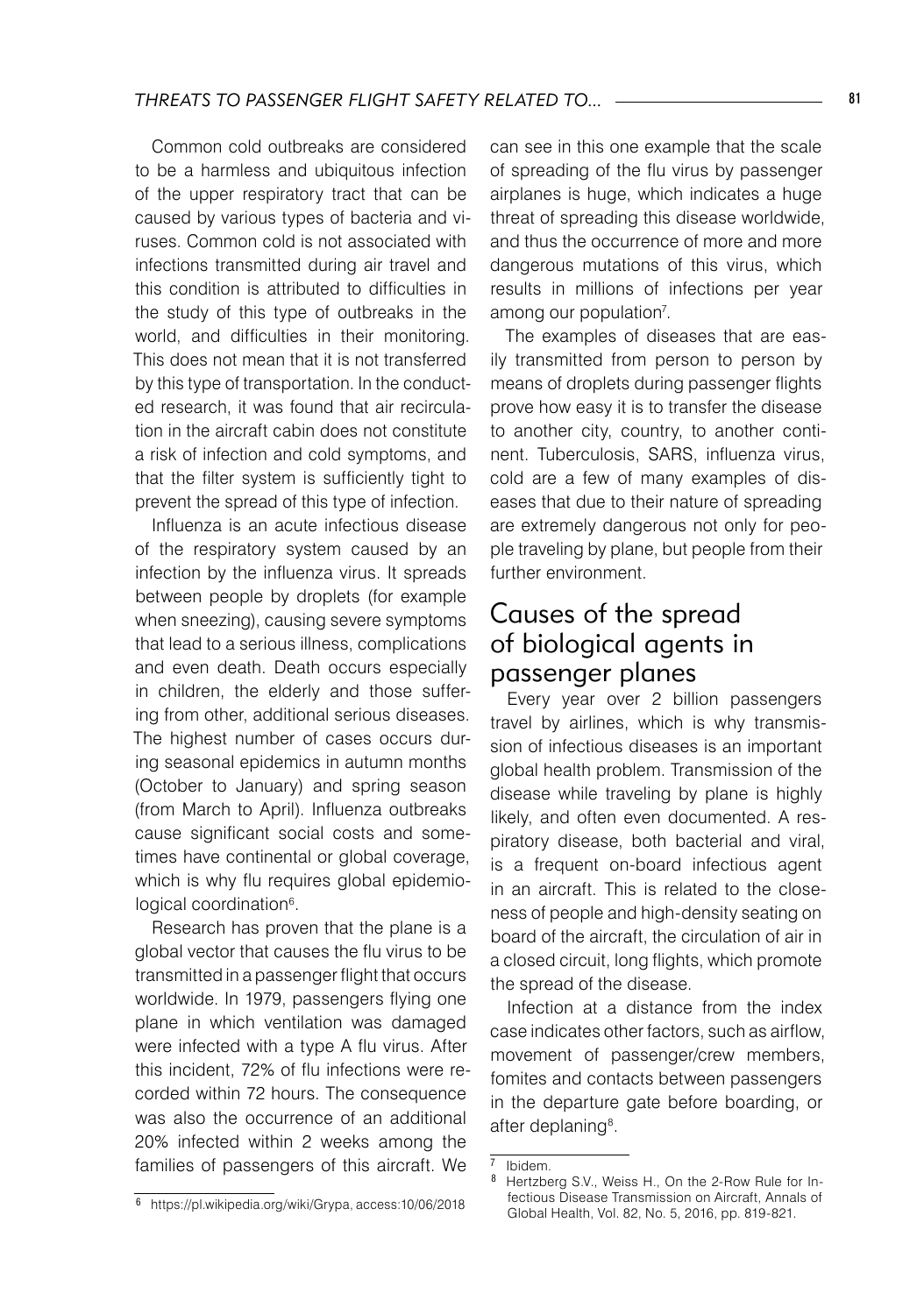The factors conducive to the spread of bacteria and viruses in the aircraft include: closed environment, internal circulation of ventilation and filtration, close contact of passengers with each other; the parameters: pressure, humidity and dryness of the air and hypoxia. These factors are regulated during the internal flight, fully automated system controlling the pressure, temperature and air in the aircraft. However, it is possible to manually control the number of air changes per hour, the temperature in the passenger compartment and the mixing of air from the pilot cabin.

An example of air circulation in a typical airline passenger cabin is given in Figure 1, where arrows indicate the distribution of air currents. The air flow is directed from the top to the passenger and the entire deck of the plane through regulated ventilation to provide oxygen, then the air goes to the outlets and is sucked into the cargo compartment, where the filters in the closed HEPA filters clean it for reuse. Fresh air is supplied by special tubes from engines that heat, cool and transfer them to the internal ventilation system of the aircraft. It should be noted that the air circulation in the passenger cabin is divided into sections, which is to prevent the spread of biological agents throughout the whole aircraft, and thus transfer them to all passengers, to prevent an epidemic. It is assumed that the sucked air from the outside at high cruising altitudes is sterile. In addition, when the aircraft is stationary at the terminal, fresh air is supplied by auxiliary power units to the interior of the aircraft.

Figure 1. Air circulation pattern in typical airline passenger cabin





HEPA filters are installed in every aircraft, which are high-efficiency particulate filters in passenger compartments of up to 97-99% efficiency and permeability of particulates up to 0.3 microns in diameter. These filters are designed to remove dust, bacteria, fungi, viruses and vapors. World standards provide for 15 to 20 air changes per hour in airplanes, where only 12 exchanges are allowed in typical buildings and office buildings<sup>9</sup>.

The efficiency of these filters depends on the type of aircraft (4-7 l / s of filtered air) and its speed depends on the type of a cabin in the aircraft, i.e. the first class and economy class. However, not all aircrafts are equipped with HEPA filters, which is regulated by the relevant operational standards and this is allowed by the Civil Aviation Authority and the Federal Aviation Administration<sup>10</sup>.

<sup>9</sup> Hocking M.B., Passenger aircraft cabin air quality: trends, effects, societal costs, proposals, Chemosphere 41(2000), 603-615.

<sup>10</sup> US General Accounting Office. Aviation safety: more research needed on the effects of air quality on airliner cabin occupants. Washington, DC: US General Accounting Office, 2004. http://www.gao.gov/cgibin/getrpt?GAO-04-54.pdf (access: June 15.2018.)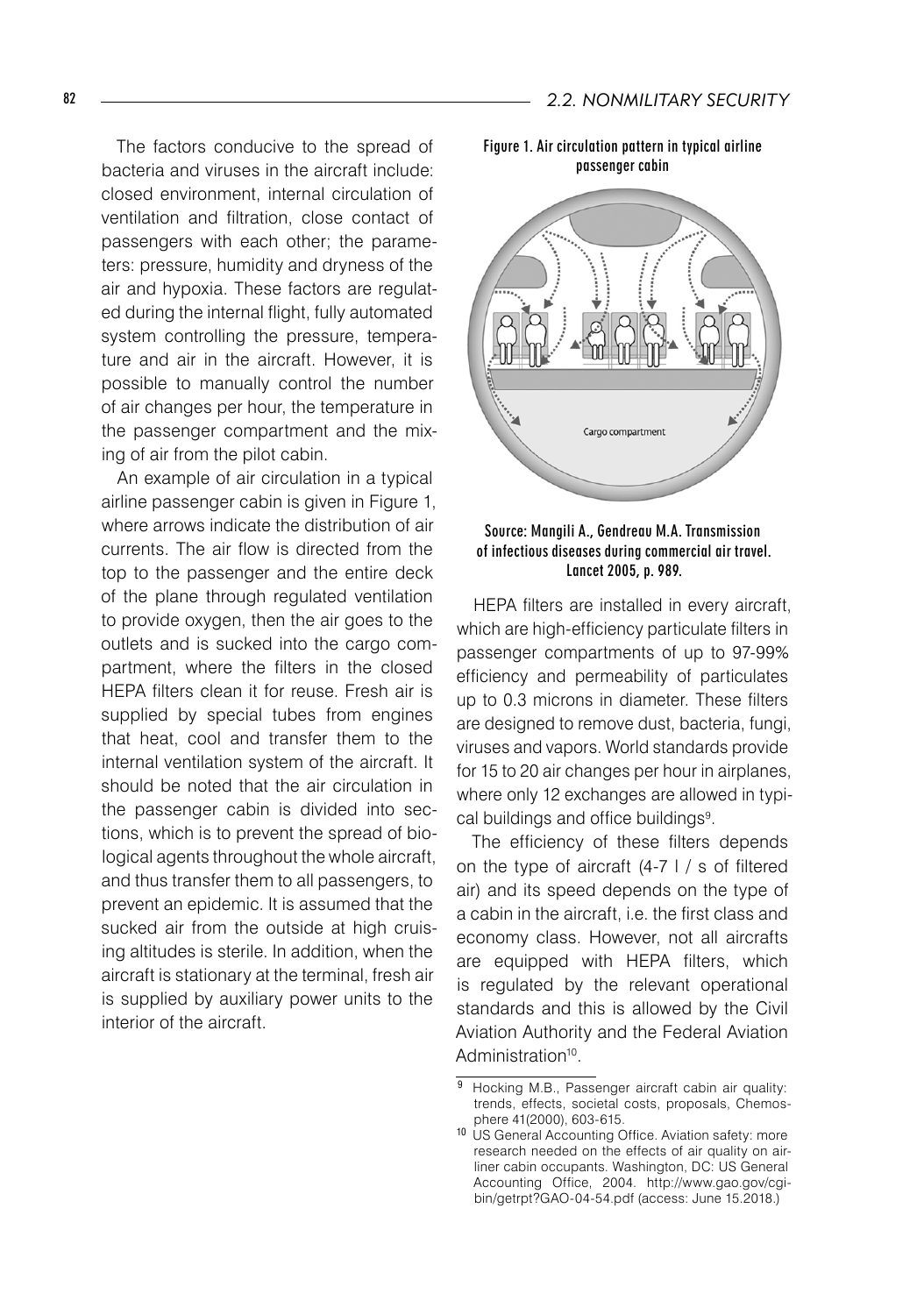The spread of the biological agent in the aircraft also depends on the way the disease is transmitted. There are four types: contact, airborne, common vehicle, and vectorborne. All these routes may have to be taken into account when it comes to the spread of microorganisms in an airplane. Direct contact of passengers sitting close to each other on the plane is conducive to infecting a healthy person. Sneezing, coughing, speaking, or airway facilitate the passage of microorganisms into the mucosa from the sick person to the neighbor in the form of a spray. This path is the most dangerous due to the dispersed form of biological agents in the air. We cannot forget about water and food served during passenger flights, and can be the source of many infections such as: *Salmonellosis, Staphylococcus* food poisoning*, Shigellosis, Cholera*.

In contrast, the transmission by the vector results from the spread of diseases by insects and pests, for example: *Malaria, Dengue*. The pathogenicity of a given micro-organism, the period of exposure, conditions, environmental conditions and the

general health of the host are also very important factors.

An example of the spread of infection on an aircraft may be a 3-hour flight from Hong Kong to Beijing on March 15, 2003, with 120 passengers aboard, with SARS outbreak (Figure 2). The spread of the SARS virus on board of this aircraft caused the infection of potentially 22 to 37 passengers, which was revealed after the journey. There were 16 laboratory-confirmed cases, two probable cases, but due to the dispersion of passengers around the world, no specific numbers were given. It is suspected that about 300 people both, connected and unrelated to the flight to Beijing were affected by this infection. The distribution of infection can be a model of the spread of airborne diseases on a plane during a long, more than eight-hour flight and the distribution of passengers in two rows of seats. After this incident, WHO issued guidelines on limiting the spread of SARS in airplanes, to reduce the spread of serious infectious diseases in planes in the 21st century to a minimum.



Figure 2. Schematic diagram of SARS outbreak aboard Hong Kong to Beijing flight

Source: Mangili A., Gendreau M.A. Transmission of infectious diseases during commercial air travel. Lancet 2005, p. 991.

A separate aspect of the spread of biological agents through the air is bioterrorism. Bacteria and viruses that are a potential biological weapon can be used by terrorists to be moved to different parts of the

world through passenger transport by airplanes, but can also be sprayed at airports where there is a large concentration of people. The most dangerous are the viruses of hemorrhagic fevers: Dengue, Hanta, Ebola,